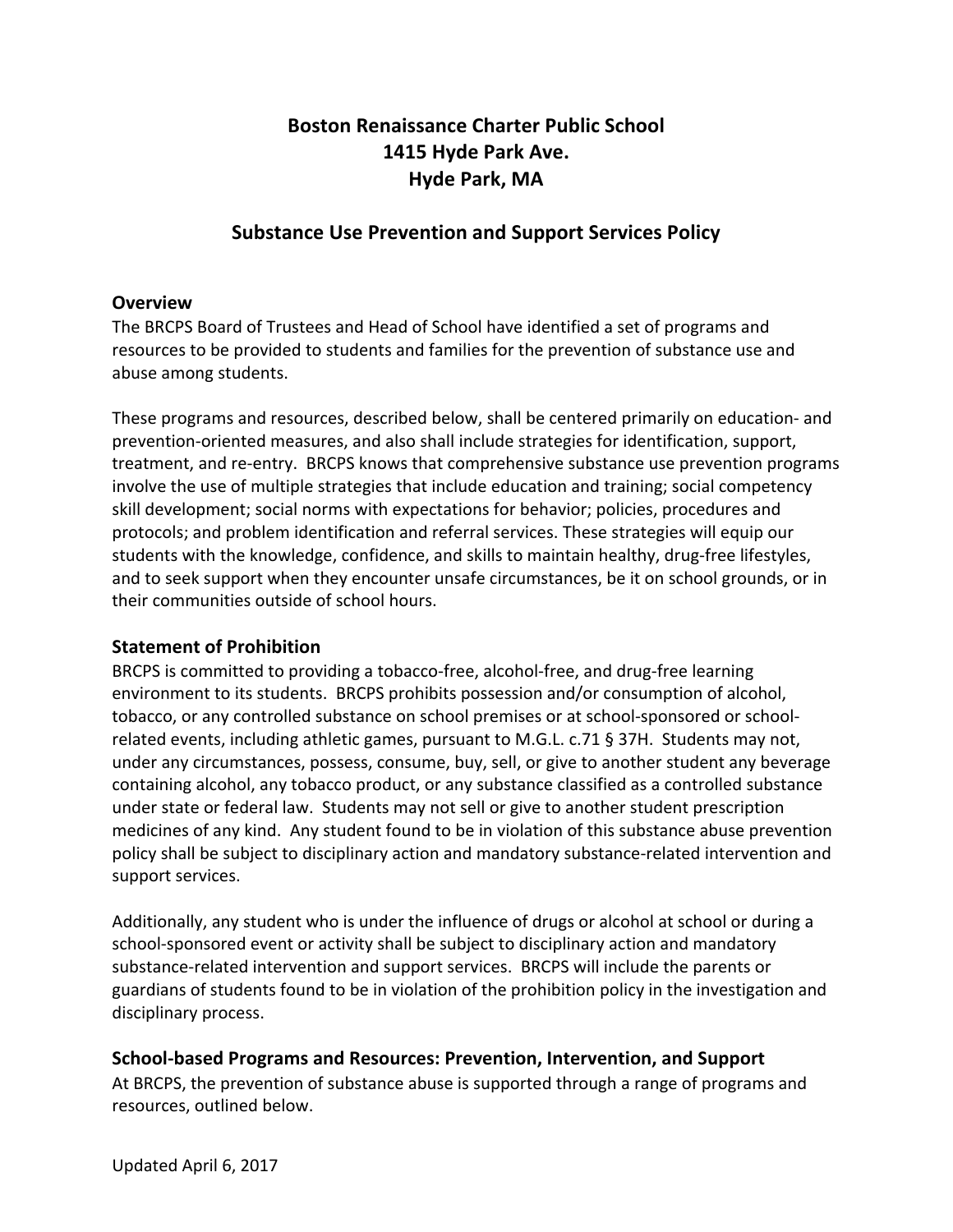### **Staff Professional Development**

Faculty and staff see students on a daily basis and often recognize changes in student performance, demeanor, and appearance that indicate a student may be at risk. BRCPS provides ongoing training, so that all school staff know district policies, procedures, and protocols for prevention, intervention, and follow-up in preventing and responding to substance use and abuse. Each August, and at times throughout the school year, BRCPS staff are provided training on the early warning signs and behaviors that indicate a student may be experiencing substance use problems, and are trained on the internal referral systems and protocols. The BRCPS Climate & Culture team, led by the Director of School Safety, is primarily responsible for implementing substance use prevention curricula; these staff members receive specific training and professional development on the implementation of evidence-based curricula and effective strategies for preventing substance use.

### *Curriculum-based Education and Prevention Strategies*

To provide students with an evidence-based prevention curriculum, BRCPS has partnered with the Courage to Speak Foundation, and will be implementing the Courage to Speak (CTS) drug prevention curriculum for grades 5-6. Based on the book *Sunny's Story* by Ginger Katz, highly interactive classroom lessons are taught by teachers. Students take part in skill and assetbuilding activities through: Creative Writing, Art, Group Discussion, Scientific Demonstration, and Refusal Skills. 

The CTS program has been evaluated by Yale University and been demonstrated to be effective in increasing knowledge and perceptions of harm of tobacco, alcohol, and drugs. Evaluation has also shown the program to have a significant effect on parental communication about the dangers of drugs and alcohol, and a positive effect on increasing students' intent to avoid alcohol, tobacco, and drugs, among other positive findings. CTS is an evidenced based program, designed for use in elementary and middle schools, and is developmentally and culturally appropriate for BRCPS grades 5 and 6.

#### *Access to Resources and Services*

BRCPS has a strong, highly-qualified team of mental health professionals employed at the school. This team of licensed social workers and school psychologists works closely with the Climate & Culture team, whose primary role is assistance with student discipline and enforcement of the school's code of conduct. Working collaboratively with teachers and administrators, these school-based support staff play a key role in identifying and referring students identified as being at high risk for substance use or related problems and working with their families.

The Mental Health team works with individual students and their families, making referrals to community services to address a wide variety of mental, behavioral, and physical health problems, including substance use. These counselors maintain a resource list for the network of services available in the Boston area, and cultivate relationships with local family-services